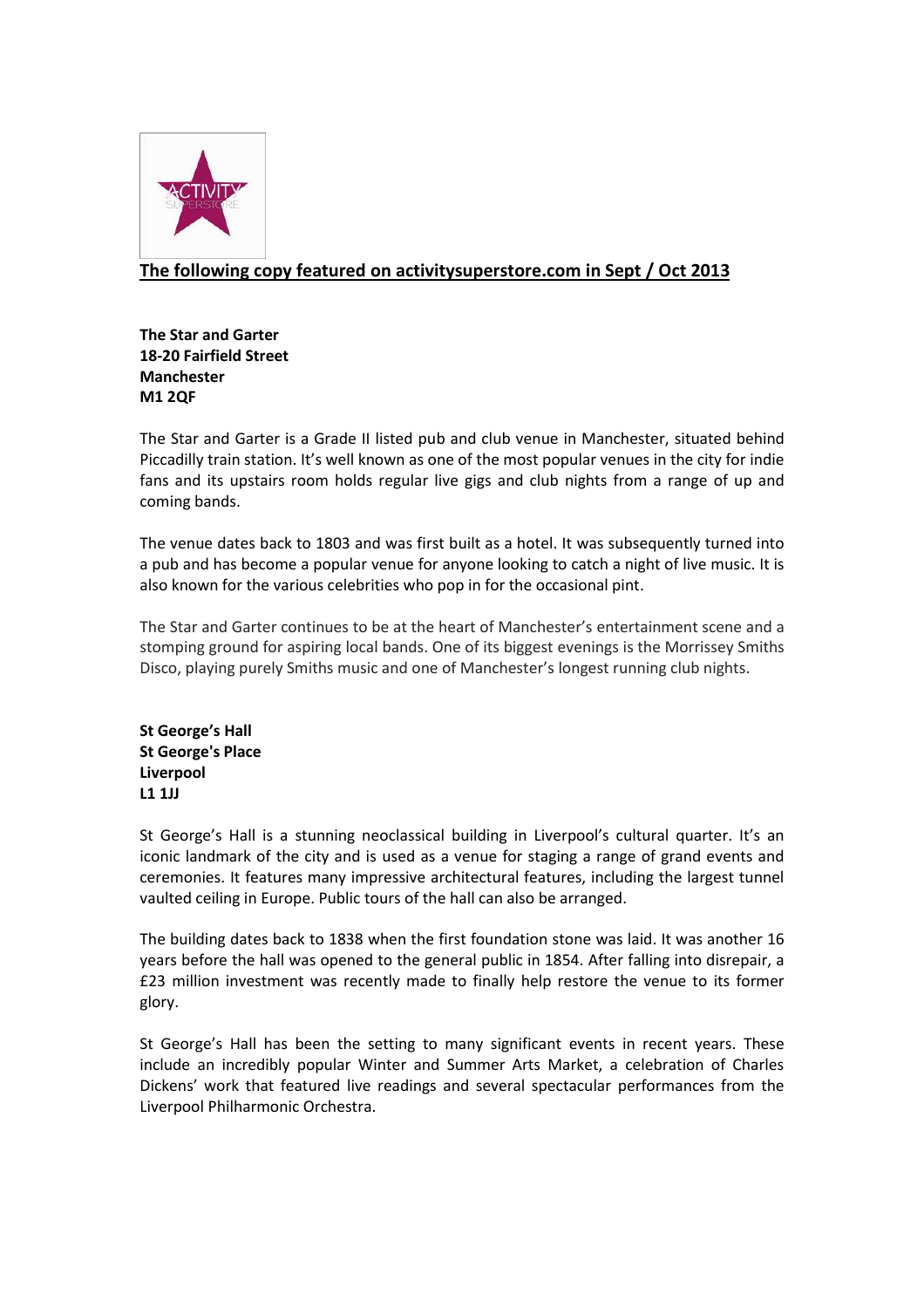**Stinky's Peephouse 6 York St Leeds West Yorkshire LS9 8AA**

One of Leeds' most celebrated nightclubs, Stinky's Peephouse is an icon of the city's nightlife, attracting a lively crowd looking for the best in underground dance. As well as offering 3 separate floors of music there are some quirky design touches to be found including a glass dance floor, a cocktail bar in the garden and a beach themed smoking area.

Stinky's Peephouse is so named after a burlesque club found in San Francisco. When it first opened the capacity was just 250, but since those early days the club has been expanded and the crowds have grown, along with its reputation.

Although primarily known as a nightclub venue, Stinky's Peephouse has also hosted garden parties, art exhibitions and fashion shows. Recent major events include a Rave On Summer Beach Ball and a club night produced by illumiNaughty that mixed music, art and onstage antics to a packed out crowd.

**The Star of Kings 126 York Way London, Greater London N1 OAX**

The Star of Kings in Kings Cross, London prides itself on being a traditional pub with a cosy, welcoming atmosphere. Regular club nights are held here with live music and DJ sets, making it a great place to hear everything from disco and boogie to techno and funk. The food menu also offers good home cooked food with all the pub classics.

The pub has been open since December 2010. It initially began as a popular drop in for office workers in the local neighbourhood, however the live music scene on offer has begun to attract a much wider crowd looking for a more lively night out.

As well as its live DJ sets, The Star of Kings also holds a regular open mic session. Members of the general public are encouraged to get up and show off their own creative talents, from reading poetry to performing their own plays.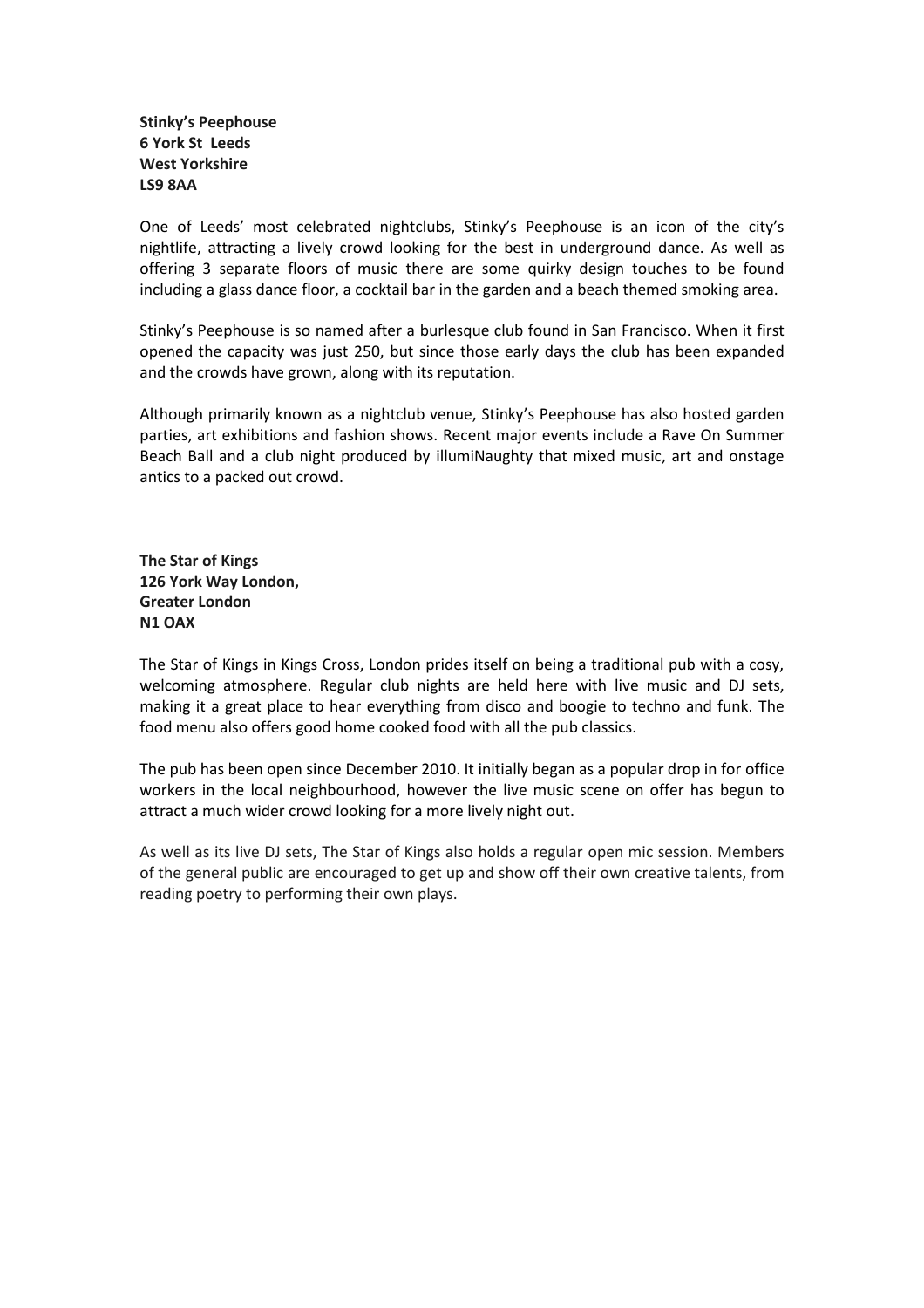**St Luke's Church Liverpool Leece Street Liverpool L1 2TR**

St Luke's Church in Liverpool is a bombed out church that was damaged during the Second World War. The church remains a fine example of the gothic architectural style and is well known throughout the city. It has also been classified as a Grade II listed building by English Heritage.

St Luke's Church was built between 1811 and 1832 but was severely damaged by an incendiary device on Tuesday May  $6<sup>th</sup>$  1941. The blast resulted in a fire that blazed through the building. Most of the major structural work remains but little was left of the church interior.

However, since 2007 the church has been looked after by Urban Strawberry lunch, a local arts charity. The charity has given the church a new lease of life by using it as a performance space for a wide range of entertainment events. These include art exhibitions, live music and outdoor film screenings.

**Station Hotel Castle Hill Dudley West Midlands DY1 4RA**

Guests at the Station Hotel in Dudley are able to enjoy comfortable rooms in an historic venue, just a few minutes' drive from the Black Country Museum and Dudley Zoo. The hotel's bar and restaurant serves homemade food and offers the perfect place for guests to relax over dinner or simply unwind over a quiet drink.

The Station Hotel officially opened on the 28th May 1898. It included its own stables, which were used by guests arriving by horse and carriage. The hotel is also rumoured to be haunted and was visited by TV psychic Derek Accora in an episode of Most Haunted.

The Station Hotel can be hired as a wedding venue and also offers conferencing facilities to corporate clientele. A highly eclectic range of entertainment can also be enjoyed at the hotel including belly dancing, salsa evenings, ghost hunts and a monthly event entitled Meal and a Medium.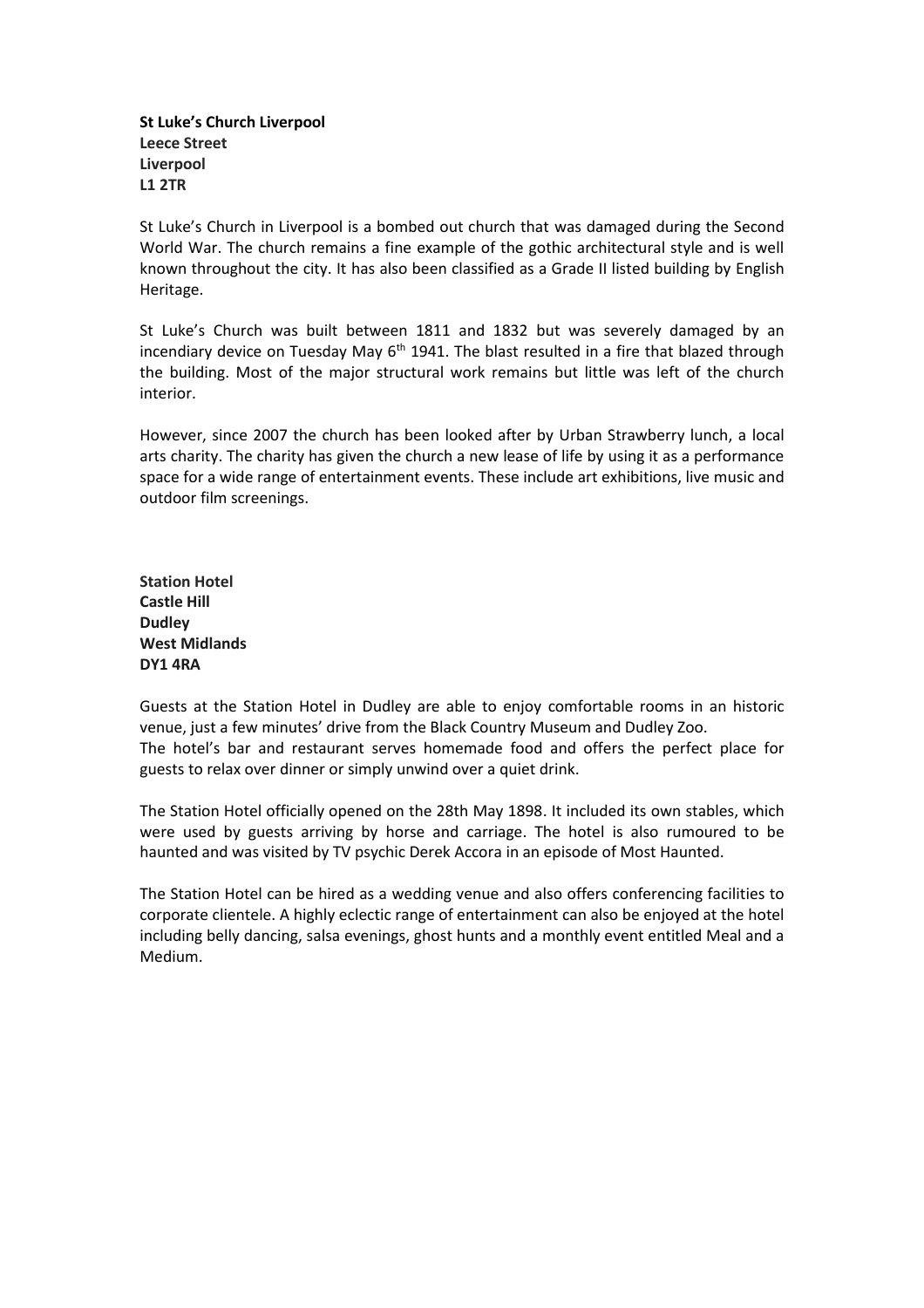**Saint James's Church 197 Piccadilly [St James's](http://www.londontown.com/LondonAreas/St+James%27s) London W1J 9LL**

Situated in Piccadilly, London, Saints James's Church is a well-established Anglian church that provides regular services to a diverse, local community. The church is also frequently used for various entertainment events and also offers conference and meeting facilities that are made available for hire throughout the year.

The church was designed by one of Great Britain's best known architects, Sir Christopher Wren and was consecrated in 1664. The church has had an active history. During the London Blitz, Saint James's was struck by incendiary bombs on the 14<sup>th</sup> October 1940. Despite being badly damaged, services resumed a year later in 1941.

As well as serving as a regular place of worship, Saint James's Church has held an outdoor sculpture exhibition and regularly holds live concerts. Well known performers here include REM and Laura Marling. Evening concerts and lunchtime recitals are also a regular fixture in the church's busy calendar.

**One Leisure Green End Road Sawtry Cambridgeshire PE28 5UY**

One Leisure in St Ives offers an extensive range of recreational and sporting facilities. As well as a modern swimming pool and its state of the art Impressions Fitness Suite, visitors can also participate in numerous fitness classes or make use of a health suite, play table tennis, badminton and take up martial arts.

Formerly known as St Ivo Centre, One Leisure is now managed by Huntingdon District Council, part of the One Leisure national chain. The centre has benefited from a complete redevelopment with a total of £4.3 million invested in the facilities to bring them firmly into the 21<sup>st</sup> Century.

Throughout the school term and holidays, a range of sporting activities specifically aimed at children are provided. Private swimming parties can also be arranged. In addition to the array of facilities on offer, visitors to One Leisure can also enjoy watching live sport in the on-site bar.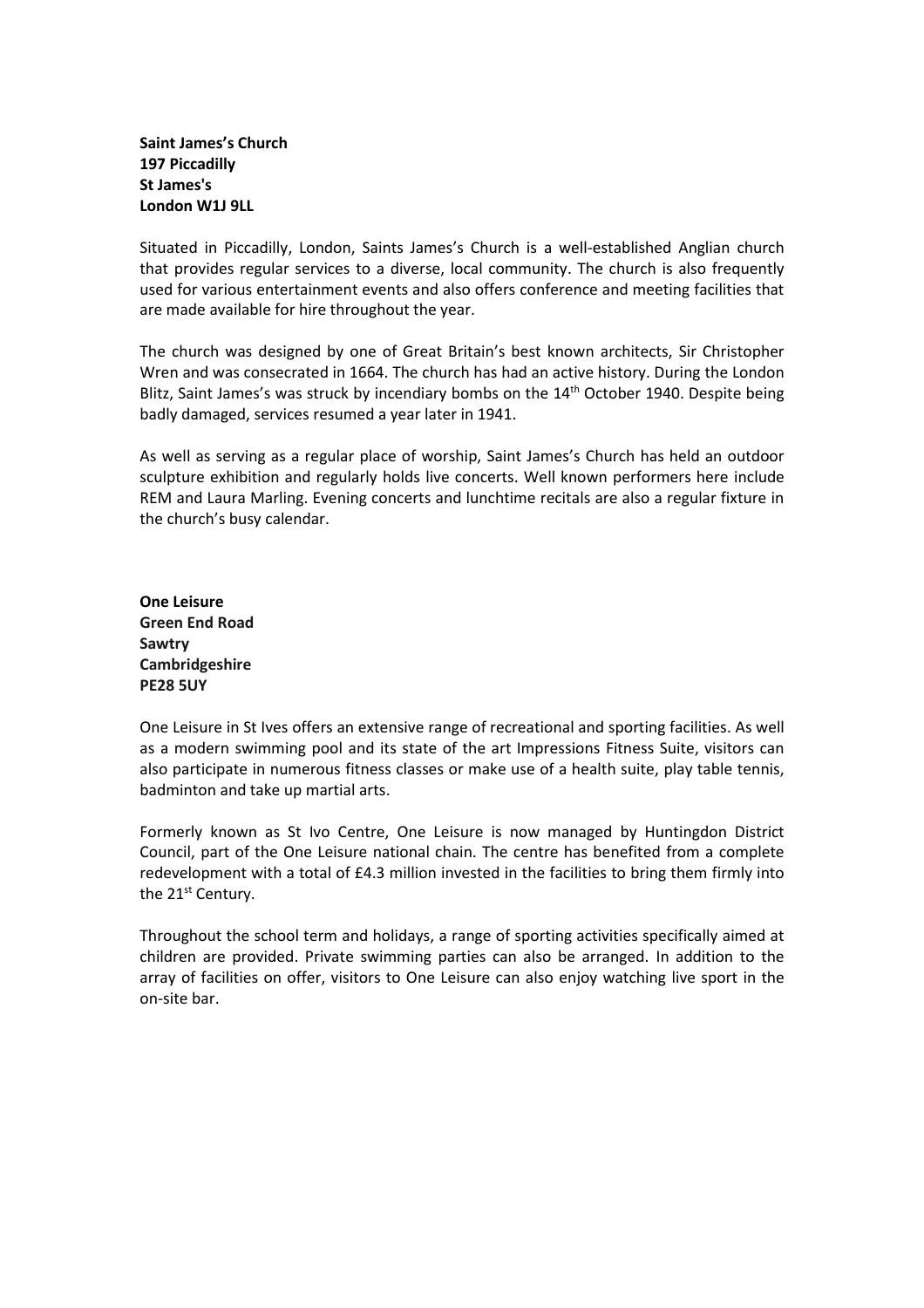**St John the Baptist Westbourne Road Westbourne Emsworth West Sussex PO10 8UL**

The medieval church of St John the Baptist is part of the Church of England and serves the Diocese of Chichester in West Sussex. This picturesque church holds regular religious services throughout the week and its recently built parish hall is also available to be hired out for various functions and events.

The Church is dedicated to the beheading of John the Baptist, an event that is observed each year on 29<sup>th</sup> August. The oldest sections of St John the Baptist date as far back as the 12<sup>th</sup> century. However, the church has subsequently undergone numerous alterations throughout the centuries.

The local community is invited to attend various social events at the church including regular coffee mornings and it also runs a weekly Sunday school. A series of live musical events have also been held at the church, including a recent evening of opera presented by Canadian tenor Lenard Whiting.

**St Giles in the Fields 60 St Giles High Street London WC2H 8LG**

St Giles in the Fields is a quaint Anglican church that is situated in the London borough of Camden. Primarily serving as a place of worship, the church also offers the ideal venue for musical groups and societies wishing to hire it out as an atmospheric performance space.

The church started life in 1101 as a house of prayer, which was part of a leper hospital. It was then rebuilt in the 17<sup>th</sup> century and its graveyard was used as a burial site for victims of the plague before being rebuilt a 3<sup>rd</sup> time at its current location in Bloomsbury.

Nowadays, St Giles in the Fields is frequently used as a venue for holding live music events by local groups. It has also been the stage of a number of large scale concerts, the most recent being the Transcend Festival, which featured performances from Daytona Lights, The Dash and Annaca.